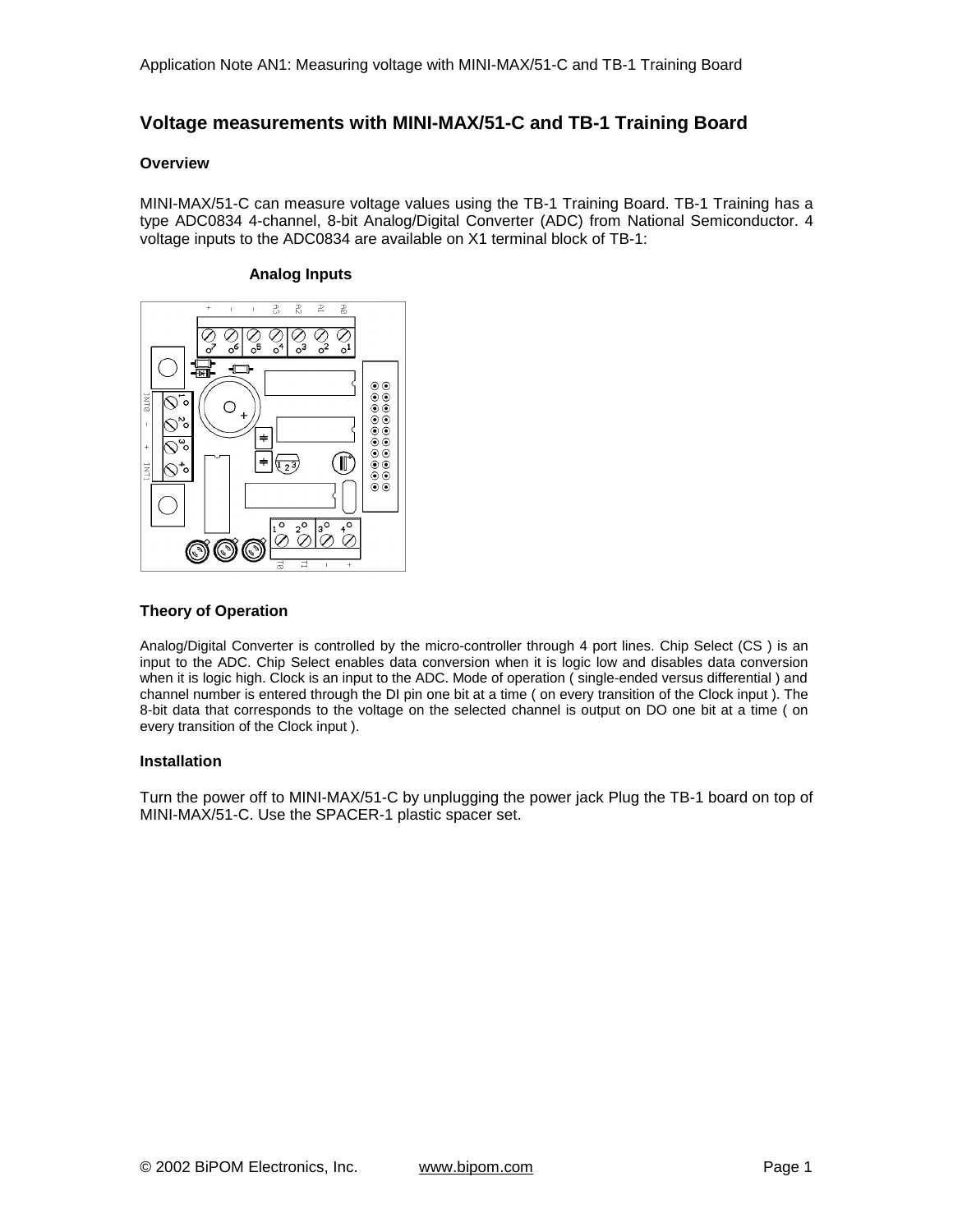# **Example 1: Measuring voltage with TB-1**

Apply a varying voltage source to one of the inputs of TB-1. This can be achieved using a 1K to 10K potentiometer as shown in the figure below.



One side of the potentiometer is connected to +5 Volts. The other side of the potentiometer is connected to – ( Ground ). The middle position ( wiper ) of the potentiometer is connected to A0 ( short for Analog 0 ) input of TB-1 board. By rotating the potentiometer wiper, voltages from 0 to 5 Volts can be applied to A0 input.

**WARNING:** Never connect one side of the potentiometer to – and the middle point to +. Similarly, never connect one side of the potentiometer to  $+$  and the middle point to  $-$ . In both cases, the potentiometer and TB-1 may be damaged.

Start Micro-IDE and open the project TB1 under BASCOM51\Examples. Build the project and download to MINI-MAX/51-C. Open the Terminal window in Micro-IDE and open the COM port by clicking the Connect button on the Terminal toolbar. Run the program tb1.hex on the MINI-MAX/51-C board by clicking the Set Mode button on the toolbar.

TB1 project first tests the LED's and the buzzer. It then tests the switches on the TB-1 board. Skip these tests by pressing a key in the terminal window. MINI-MAX/51-C will now display the voltage values from channels A0 through A3 on the TB-1 board.

### **Example 2: Measuring and displaying room temperature**

This is similar to Example 1 except that instead of a potentiometer as the voltage source, we will use an LM35 type temperature sensor from National Semiconductor. LM35 is a semiconductor temperature sensor that provides a voltage output that is directly proportional to the temperature in Fahrenheit. This is given by the formula:

LM35 Voltage Output in millivolts = 10 X Temperature in Fahrenheit.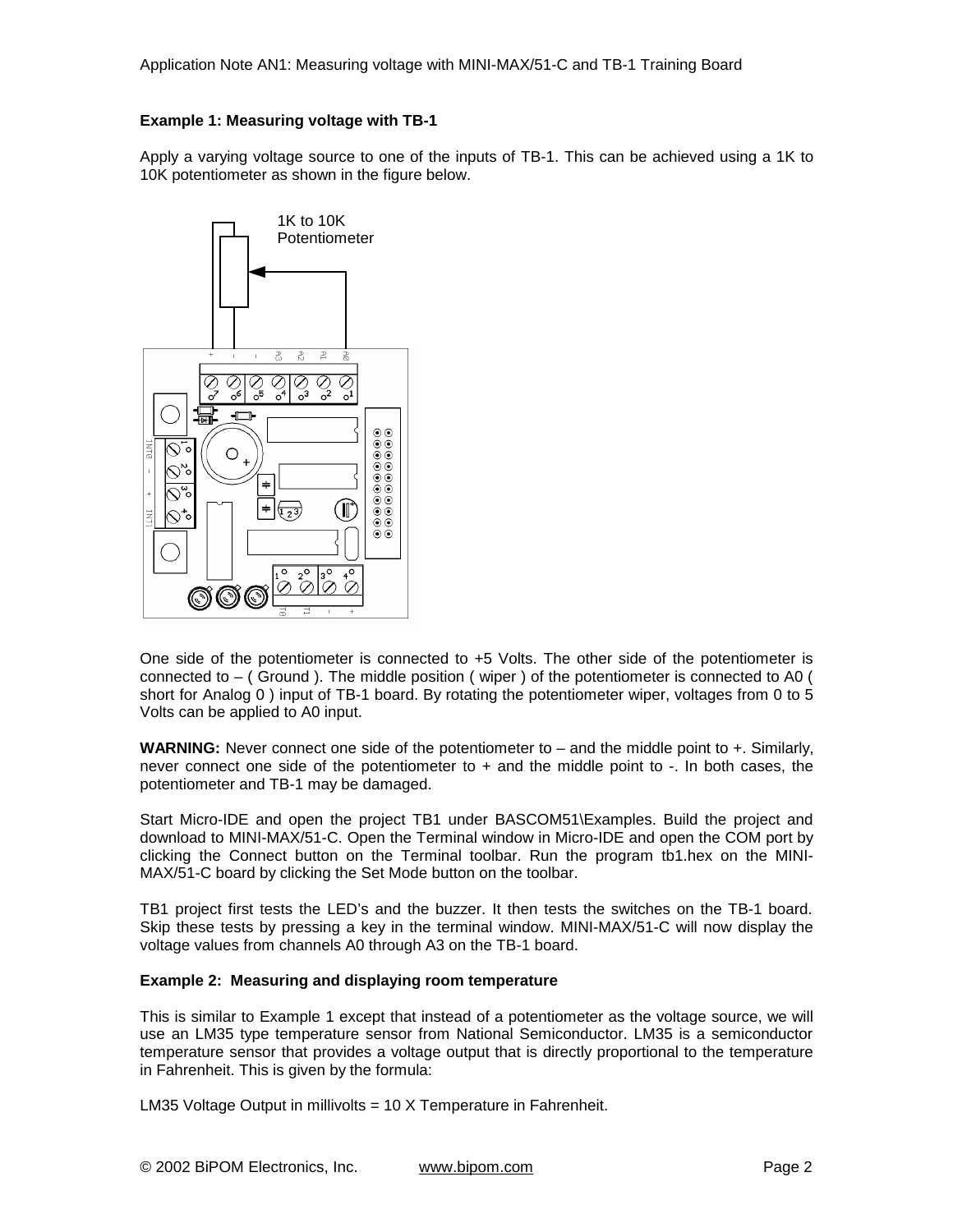This means that every 1 degree Fahrenheit change in temperature results in 10 millivolts of change at the voltage output.

For more information on the LM35 Temperature Sensor, please visit **[www.bipom.com](http://www.bipom.com)**

Turn the power off to MINI-MAX/51-C by unplugging the power jack. Connect the LM35 temperature sensor to TB-1 using wires as shown.

**WARNING:** Incorrect connection may damage TB-1 or LM35.



Apply power to MINI-MAX/51-C by plugging the power jack. The program **tb1.hex** should start running and display the voltage values on the terminal window in Micro-IDE. Watch Ch0: ( Channel 0 ). This should show the temperature readings.

Now touch the LM35 with your finger and see if the temperature reading on the terminal changes.